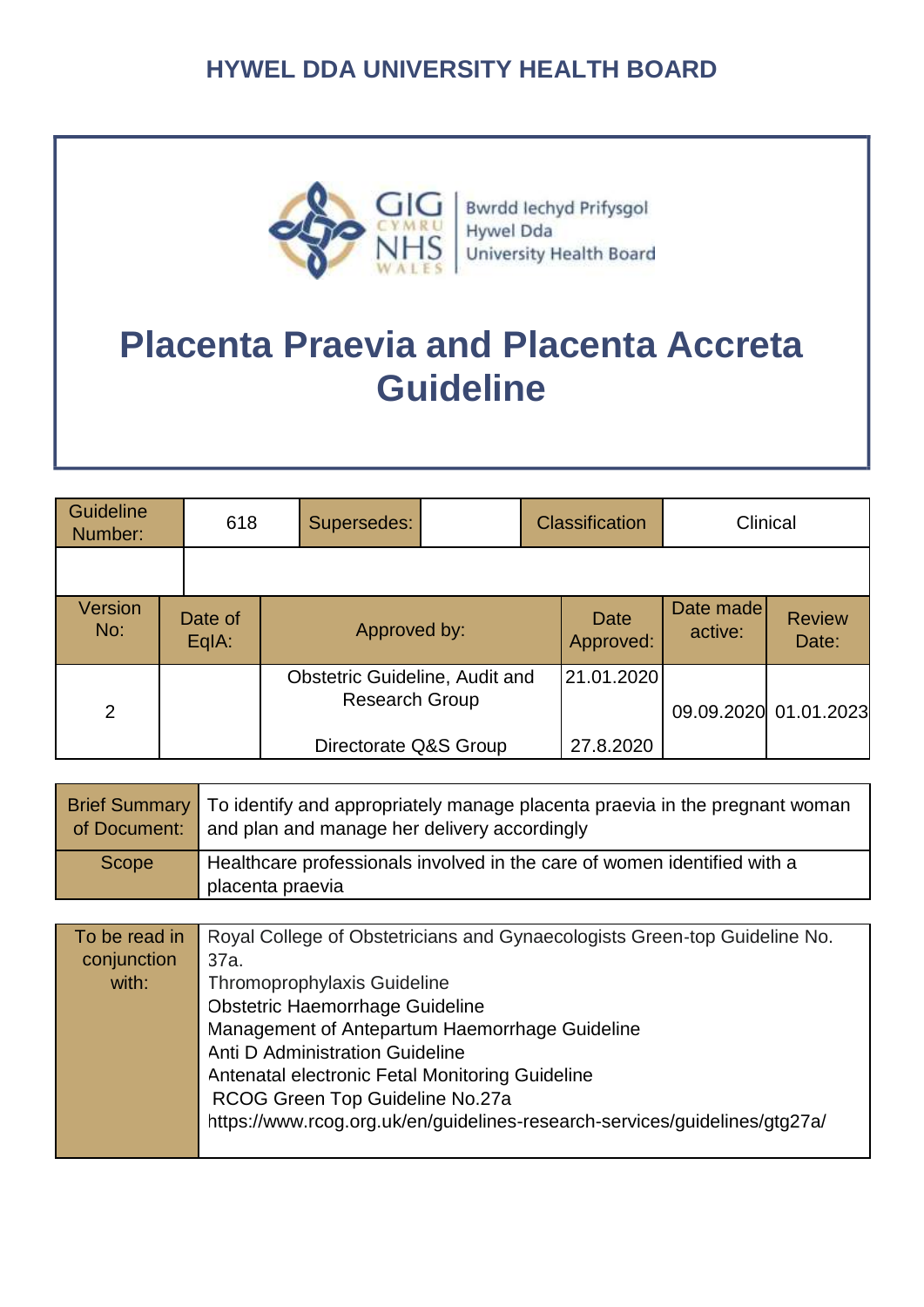| <b>Patient</b> | https://www.rcog.org.uk/globalassets/documents/patients/patient-information- |
|----------------|------------------------------------------------------------------------------|
| Information    | leaflets/pregnancy/pi-placenta-praevia-placenta-accreta-and-vasa-praevia.pdf |

| Owning group | <b>Obstetric Guideline, Audit and Research Group</b> |
|--------------|------------------------------------------------------|

|         | Reviews and updates            |            |  |  |  |
|---------|--------------------------------|------------|--|--|--|
| Version | <b>Summary of Amendments:</b>  | Date       |  |  |  |
| no:     |                                | Approved:  |  |  |  |
|         | New guideline                  | 14/09/2017 |  |  |  |
| 2       | Guideline update               | 21.01.2020 |  |  |  |
|         | Approved Directorate Q&S Group | 27.8.2020  |  |  |  |

| Keywords | Placenta praevia, low-lying placenta, Placenta accreta, placenta accreta |
|----------|--------------------------------------------------------------------------|
|          | spectrum, placenta percreta                                              |

| <b>Glossary of Terms</b> |                                           |  |  |
|--------------------------|-------------------------------------------|--|--|
| <b>ART</b>               | <b>Artificial Reproductive Technology</b> |  |  |
| <b>CLC</b>               | Consultant-led care                       |  |  |
| <b>LSCS</b>              | Lower segment caesarean section           |  |  |
| <b>PAS</b>               | Placenta accrete spectrum                 |  |  |
| <b>MRI</b>               | <b>Magnetic Resonance Imaging</b>         |  |  |
| <b>TAS</b>               | Trans-abdominal scan                      |  |  |
| <b>TVS</b>               | Trans-vaginal scan                        |  |  |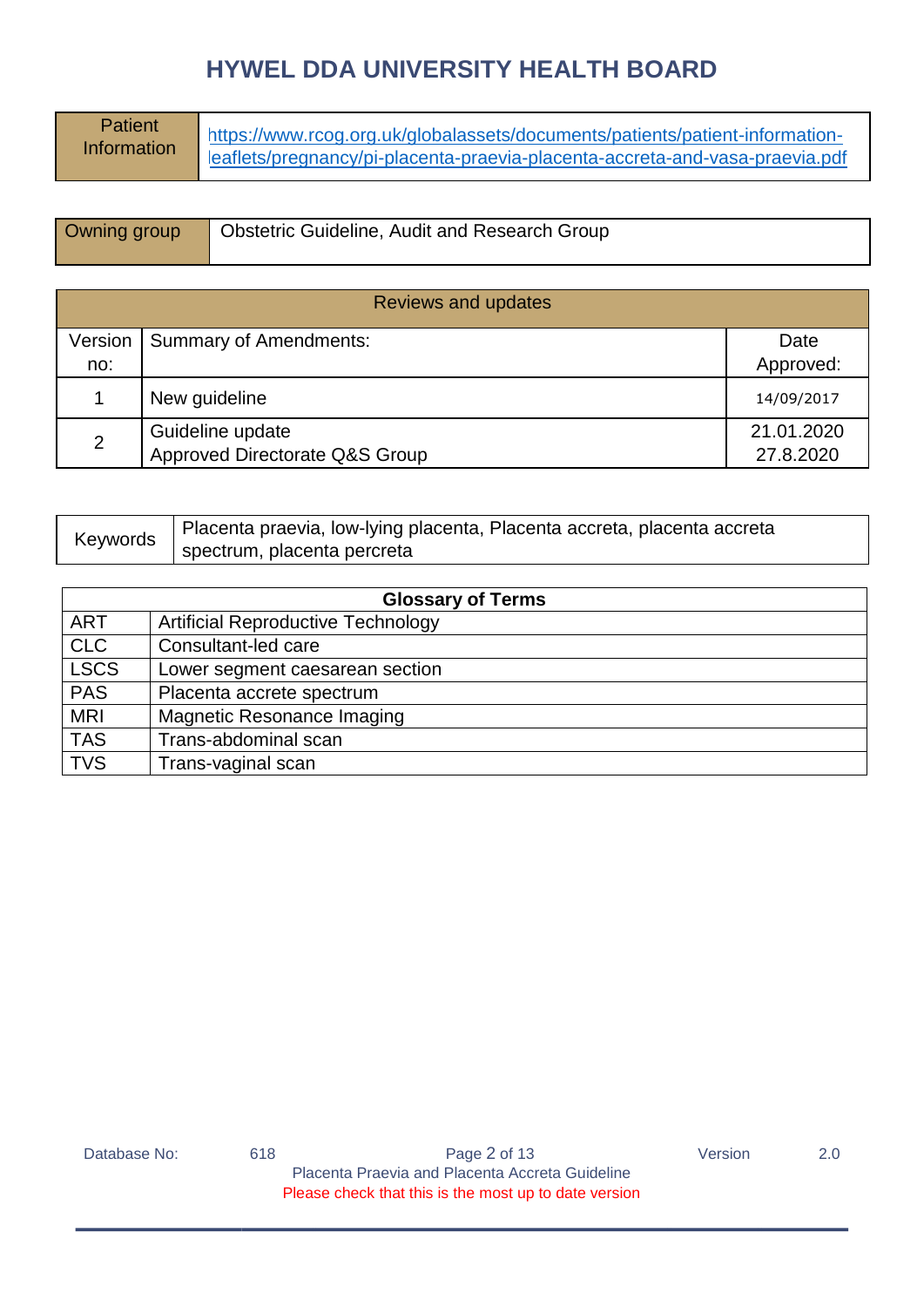### Contents

| 1.  |                                                                  |  |
|-----|------------------------------------------------------------------|--|
| 2.  |                                                                  |  |
| 3.  |                                                                  |  |
| 4.  |                                                                  |  |
| 5.  | RISK FACTORS FOR PLACENTA PRAEVIA OR LOW-LYING PLACENTA5         |  |
| 6.  | SCREENING FOR PLACENTA PRAEVIA OR LOW-LYING PLACENTA6            |  |
| 7.  | MANAGEMENT OF WOMEN WITH PLACENTA PRAEVIA OR LOW-LYING           |  |
| 8.  |                                                                  |  |
| 9.  |                                                                  |  |
| 10. |                                                                  |  |
| 11. |                                                                  |  |
| 12. |                                                                  |  |
| 13. |                                                                  |  |
| 14. | SURGICAL MANAGEMENT OF PLACDENTA PRAEVIA OR LOW-LYING            |  |
| 15. |                                                                  |  |
| 16. |                                                                  |  |
| 17. |                                                                  |  |
|     |                                                                  |  |
| 18. | MANAGEMENT OF UNDIAGNOSED PLACENTA ACCRETA AT DELIVERY 11        |  |
| 19. |                                                                  |  |
| 20. |                                                                  |  |
| 21. |                                                                  |  |
| 22. |                                                                  |  |
| 23. | APPENDIX A: FLOWCHART FOR THE MANAGEMENT OF PLACENTA PRAEVIA  13 |  |
|     |                                                                  |  |

| Database No: | 618 | Page 3 of 13                                          | Version | 2.0 |
|--------------|-----|-------------------------------------------------------|---------|-----|
|              |     | Placenta Praevia and Placenta Accreta Guideline       |         |     |
|              |     | Please check that this is the most up to date version |         |     |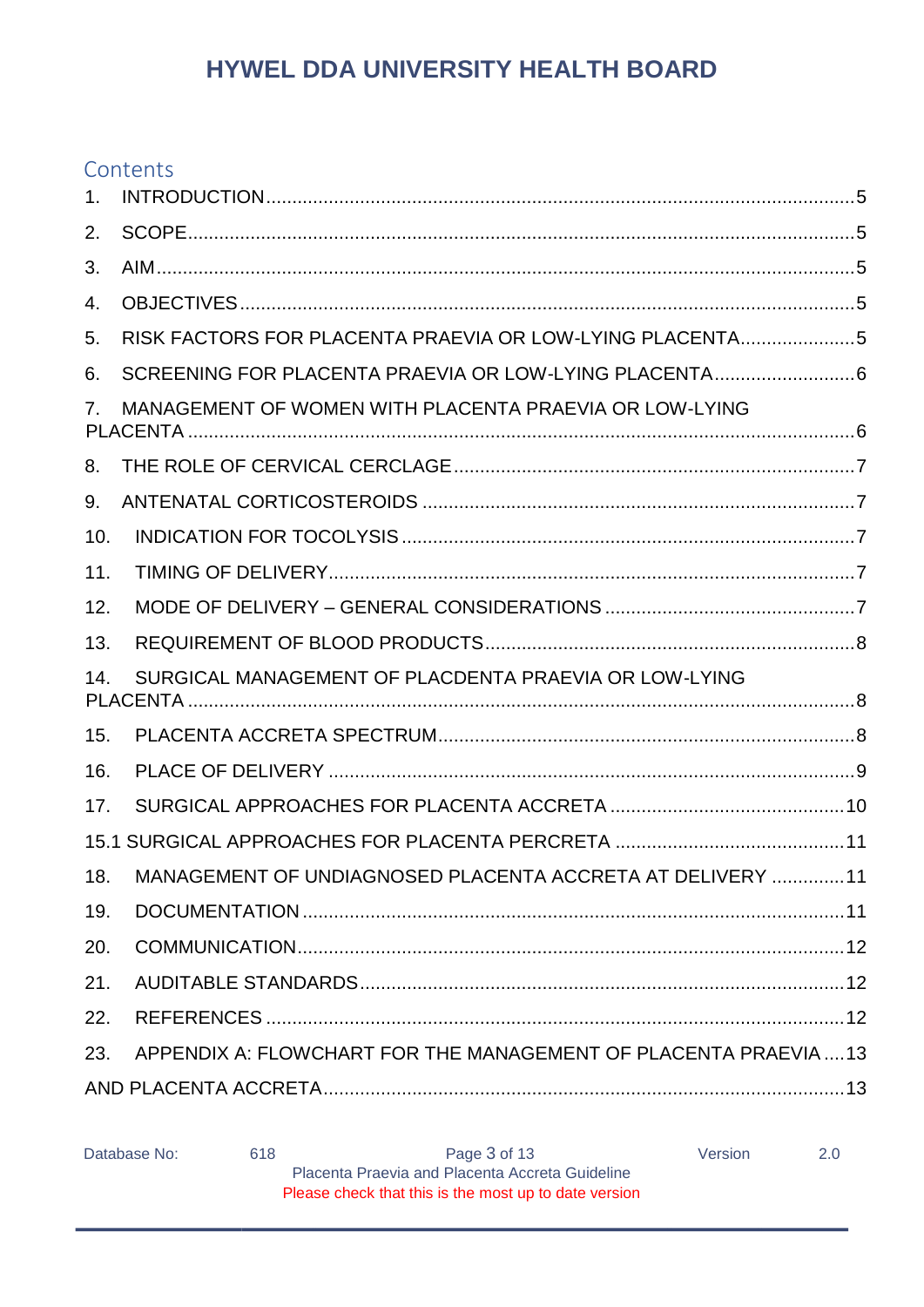Database No: 618 618 Page 4 of 13 Version 2.0 Placenta Praevia and Placenta Accreta Guideline Please check that this is the most up to date version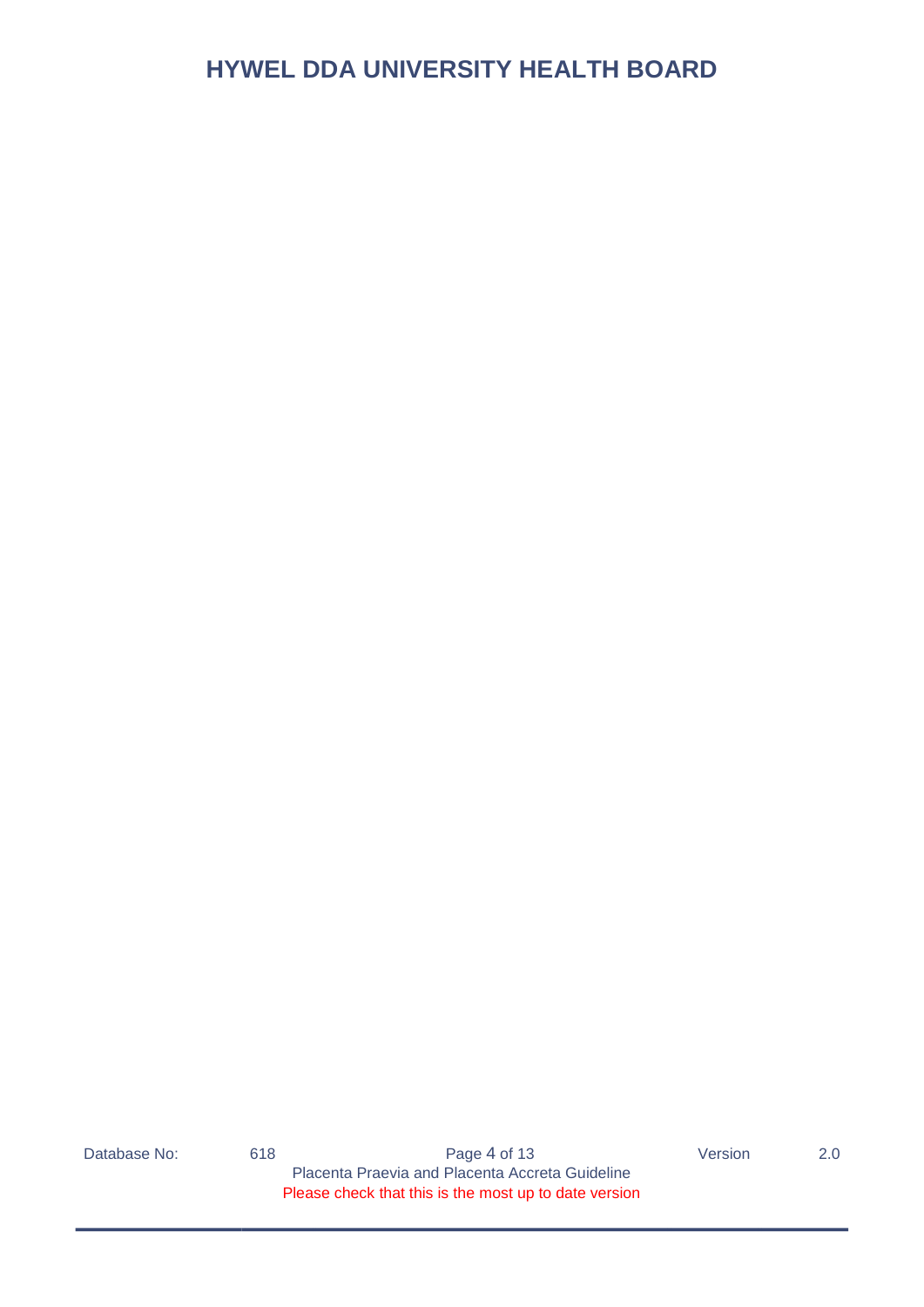#### <span id="page-4-0"></span>**1. INTRODUCTION**

 Placenta praevia and placenta accreta are associated with high maternal and neonatal morbidity and mortality. The rates of placenta praevia and accreta have increased and will continue to do so as a result of rising rates of caesarean deliveries, increased maternal age and use of assisted reproductive technology (ART), placing greater demands on maternity‐related resources. The highest rates of complication for both mother and newborn are observed when these conditions are only diagnosed at delivery.

#### **1.1 DEFINTION**

- Placenta praevia occurs when the placenta is inserted wholly or partially into the lower segment of the uterus, lying ahead of the fetal pole. It occurs in 2.8/1000 singleton pregnancies and 3.9/1000 twin pregnancies.
- A major placenta praevia lies over the internal cervical os, whereas a minor or partial placenta praevia has the leading edge of the placenta in the lower uterine segment but not covering the os.
- Placenta accreta describes a morbidly adherent placenta (which includes placenta percreta and placenta increta) that has abnormally implanted into the uterine wall.
- It is associated with placenta praevia, its incidence is rising as more women have lower segment caesarean sections (LSCS) and it carries a high maternal mortality rate of 7%.

#### <span id="page-4-1"></span>**2. SCOPE**

Healthcare professionals involved in the care of women identified with a placenta praevia

#### <span id="page-4-2"></span>**3. AIM**

To identify and appropriately manage placenta praevia in the pregnant woman and plan and manage her delivery accordingly

#### <span id="page-4-3"></span>**4. OBJECTIVES**

- For healthcare professionals to accurately diagnose placenta praevia in the antenatal period using transabdominal (TAS) or transvaginal (TVS) ultrasound imaging and for identified women to have appropriate Consultant-led care throughout their pregnancy and for delivery.
- For healthcare professionals to manage women who present clinically with possible undiagnosed placenta praevia.

#### <span id="page-4-4"></span>**5. RISK FACTORS FOR PLACENTA PRAEVIA OR LOW-LYING PLACENTA**

- Caesarean delivery is associated with an increased risk of placenta praevia in subsequent pregnancies. This risk rises as the number of prior caesarean sections increases.
- Assisted reproductive technology Maternal smoking increase the risk of placenta praevia.

| Database No: | 618                                             | Page 5 of 13                                          | Version | 2.0 |
|--------------|-------------------------------------------------|-------------------------------------------------------|---------|-----|
|              | Placenta Praevia and Placenta Accreta Guideline |                                                       |         |     |
|              |                                                 | Please check that this is the most up to date version |         |     |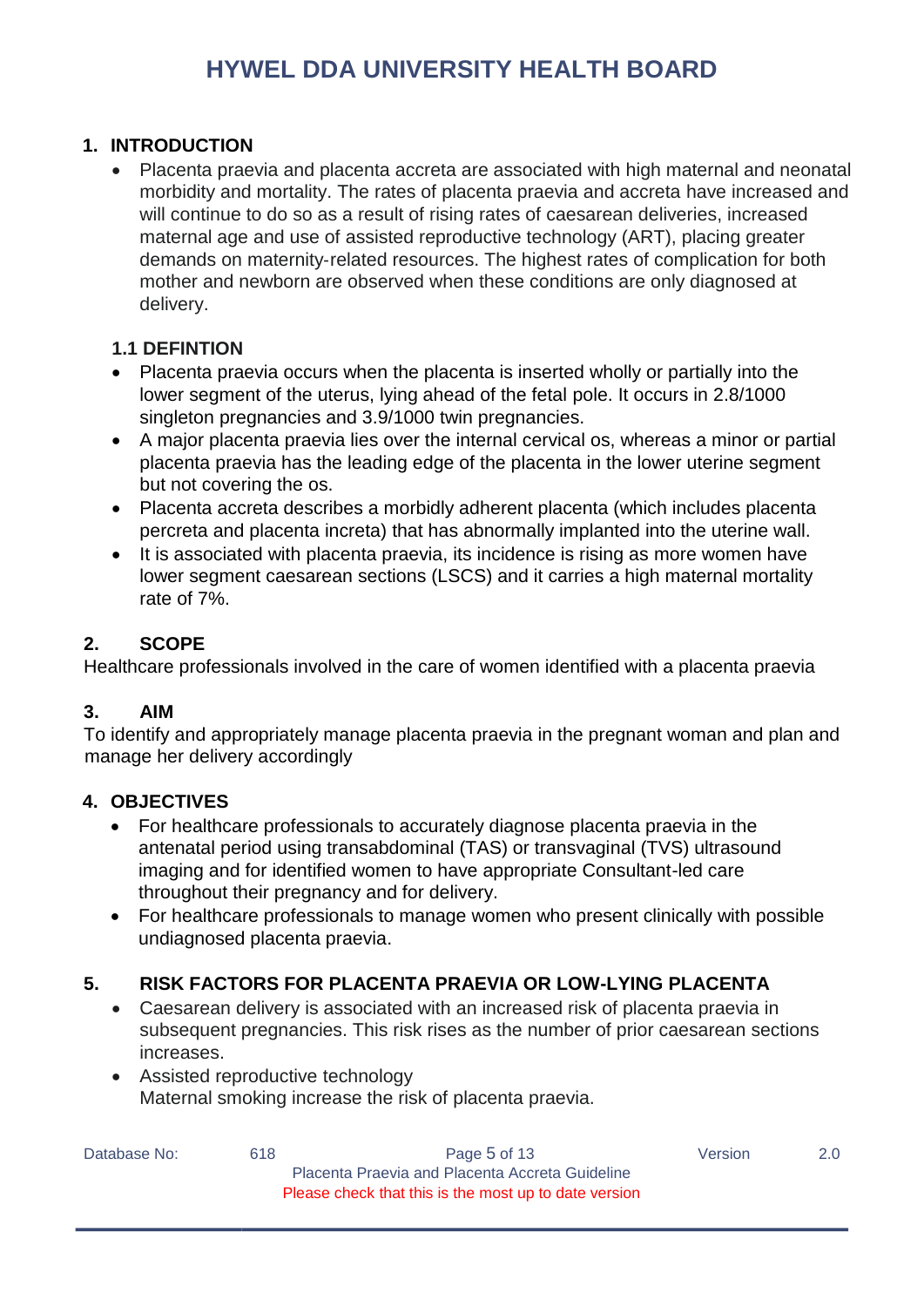#### **3.1 THE ROLE OF TVS IN ASSESSING PLACENTA PRAEVIA OR LOW-LYING PLACENTA**

- Clinicians should be aware that TVS for the diagnosis of placenta praevia or a low-lying placenta is superior to transabdominal and trans-perineal approaches and is safe.
- In women with a persistent low-lying placenta or placenta praevia at 32 weeks of gestation who remain asymptomatic, an additional TVS is recommended at around 36 weeks of gestation to inform discussion about mode of delivery.
- Cervical length measurement may help facilitate management decisions in asymptomatic women with placenta praevia. A short cervical length on TVS before 34 weeks of gestation increases the risk

#### <span id="page-5-0"></span>**6. SCREENING FOR PLACENTA PRAEVIA OR LOW-LYING PLACENTA**

- The mid-pregnancy routine fetal anomaly scan should include placental localisation thereby identifying women at risk of persisting placenta praevia or a low‐lying placenta.
- The term placenta praevia should be used when the placenta lies directly over the internal os.
- For pregnancies at more than 16 weeks of gestation the term low‐lying placenta should be used when the placental edge is less than 20 mm from the internal os on transabdominal or transvaginal scanning (TVS).
- If the placenta is thought to be low lying (less than 20 mm from the internal os) or praevia (covering the os) at the routine fetal anomaly scan, a follow‐up ultrasound examination including a TVS is recommended at 32 weeks of gestation to diagnose persistent low‐lying placenta and/or placenta praevia.

#### <span id="page-5-1"></span>**7. MANAGEMENT OF WOMEN WITH PLACENTA PRAEVIA OR LOW-LYING PLACENTA**

#### **5.1 WOMEN WITH RECURRENT BLEEDING**

- Tailor antenatal care, including hospitalisation, to individual woman's needs and social circumstances, e.g. distance between home and hospital and availability of transportation, previous bleeding episodes, haematology laboratory results, and acceptance of receiving donor blood or blood products.
- Where hospital admission has been decided, an assessment of risk factors for venous thromboembolism in pregnancy should be performed as outlined in the Royal College of Obstetricians and Gynaecologists Green‐top Guideline No. 37a. This will need to balance the risk of developing a venous thromboembolism against the risk of bleeding from a placenta praevia or low-lying placenta.
- It should be made clear to any woman being treated at home in the third trimester that she should attend the hospital immediately if she experiences any bleeding, including spotting, contractions or pain (including vague suprapubic period-like aches).

#### **5.2 ASYMPTOMATIC WOMEN**

 Women with asymptomatic placenta praevia or a low‐lying placenta in the third trimester should be counselled about the risks of preterm delivery and obstetric haemorrhage, and their care should be tailored to their individual needs.

| Database No: | 618 | Page 6 of 13                                          | Version | 2.0 |
|--------------|-----|-------------------------------------------------------|---------|-----|
|              |     | Placenta Praevia and Placenta Accreta Guideline       |         |     |
|              |     | Please check that this is the most up to date version |         |     |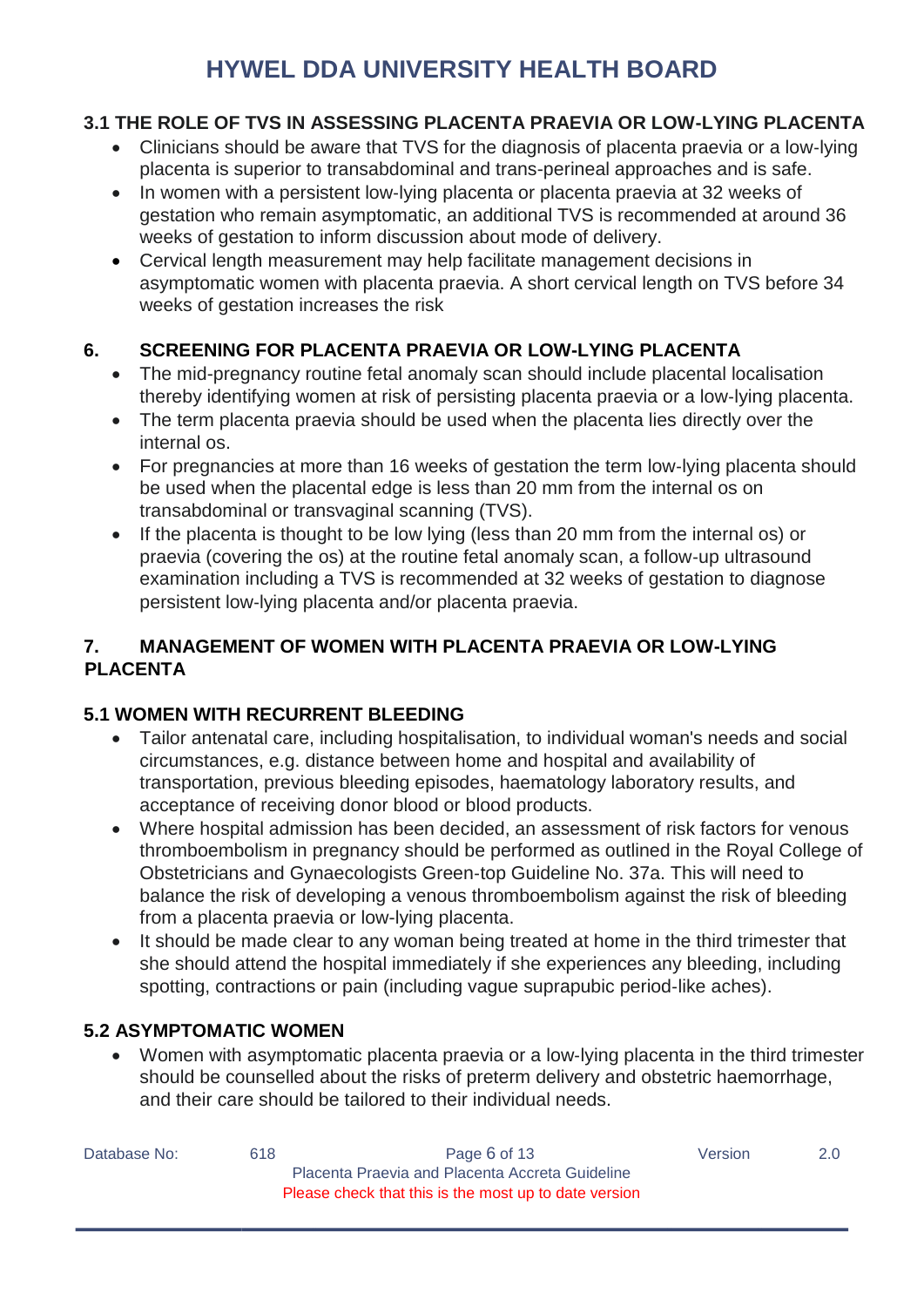Women with asymptomatic placenta praevia confirmed at the 32‐week follow‐up scan and managed at home should be encouraged to ensure they have safety precautions in place, including having someone available to help them as necessary and ready access to the hospital.

#### <span id="page-6-0"></span>**8. THE ROLE OF CERVICAL CERCLAGE**

• The use of cervical cerclage to reduce bleeding and prolong pregnancy is not supported by sufficient evidence to recommend its use outside of a clinical trial.

#### <span id="page-6-1"></span>**9. ANTENATAL CORTICOSTEROIDS**

 A single course of antenatal corticosteroid therapy is recommended between 34+0 and 35+6 weeks of gestation for pregnant women with a low‐lying placenta or placenta praevia and is appropriate prior to 34+0 weeks of gestation in women at higher risk of preterm birth.

#### <span id="page-6-2"></span>**10. INDICATION FOR TOCOLYSIS**

- Tocolysis for women presenting with symptomatic placenta praevia or a low‐lying placenta may be considered for 48 hours to facilitate administration of antenatal corticosteroids.
- If delivery is indicated based on maternal or fetal concerns, tocolysis should not be used in an attempt to prolong gestation.

#### <span id="page-6-3"></span>**11. TIMING OF DELIVERY**

- Late preterm  $(34^{+0}$  to  $36^{+6}$  weeks of gestation) delivery should be considered for women presenting with placenta praevia or a low‐lying placenta **and** a history of vaginal bleeding **or** other associated risk factors for preterm delivery.
- Delivery timing should be tailored according to antenatal symptoms and, for women presenting with uncomplicated placenta praevia, delivery should be considered between 36+0 and 37+0 weeks of gestation.

#### <span id="page-6-4"></span>**12. MODE OF DELIVERY – GENERAL CONSIDERATIONS**

- Prior to delivery, all women with placenta praevia and their partners should have a discussion regarding delivery.
- Indications for blood transfusion and hysterectomy should be reviewed and any plans to decline blood or blood products should be discussed openly and documented.
- Placenta praevia and anterior low-lying placenta carry a higher risk of massive obstetric haemorrhage and hysterectomy. Delivery should be arranged in a maternity unit with on‐site blood transfusion services and access to critical care.
- Women with atypical antibodies form a particularly high‐risk group and the care of these women should involve discussions with the local haematologist and blood bank.
- Prevention and treatment of anaemia during the antenatal period is recommended for women with placenta praevia or a low-lying placenta as for any pregnant woman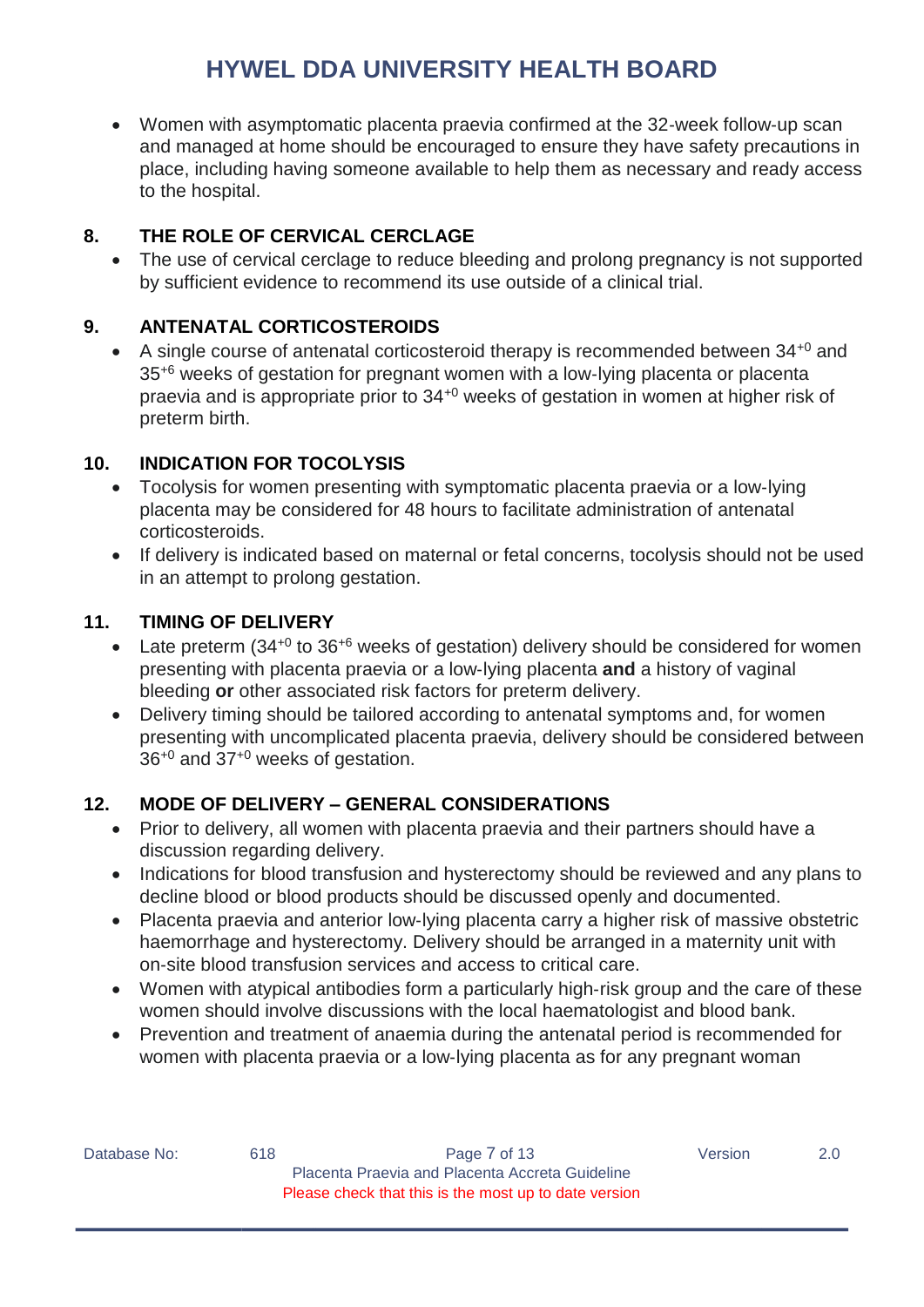#### **10.1 VAGINAL DELIVERY**

• In women with a third trimester asymptomatic low-lying placenta the mode of delivery should be based on the clinical background, the woman's preferences, and supplemented by ultrasound findings, including the distance between the placental edge and the fetal head position relative to the leading edge of the placenta on TVS.

#### **10.2 CAESAREAN SECTION**

- As a minimum requirement for a planned caesarean section for a woman with placenta praevia, the surgical procedure should be carried out by an appropriately experienced operator.
- In cases of planned caesarean section for placenta praevia or a low-lying placenta, a senior obstetrician (usually a consultant) and senior anaesthetist (usually a consultant) should be present within the delivery or theatre suite where the surgery is occurring.
- When an emergency arises, the senior obstetrician and senior anaesthetist should be alerted immediately and attend urgently.

#### **10.2.1 CHOICE OF ANAESTHESIA**

- Regional anaesthesia is considered safe and is associated with lower risks of haemorrhage than general anaesthesia for caesarean delivery in women with placenta praevia or a low‐lying placenta.
- Women with anterior placenta praevia or a low-lying placenta should be advised that it may be necessary to convert to general anaesthesia if required and asked to consent.

#### <span id="page-7-0"></span>**13. REQUIREMENT OF BLOOD PRODUCTS**

- Close liaison with the hospital transfusion laboratory is essential for women presenting with placenta praevia or a low-lying placenta.
- Rapid infusion and fluid warming devices should be immediately available.
- Cell salvage is recommended for women where the anticipated blood loss is great enough to induce anaemia, in particular, in women who would decline blood products.

#### <span id="page-7-1"></span>**14. SURGICAL MANAGEMENT OF PLACDENTA PRAEVIA OR LOW-LYING PLACENTA**

- Consider vertical skin and/or uterine incisions when the fetus is in a transverse lie to avoid the placenta, particularly below 28 weeks of gestation.
- Consider using preoperative and/or intraoperative ultrasonography to precisely determine placental location and the optimal place for uterine incision.
- If the placenta is transected during the uterine incision, immediately clamp the umbilical cord after fetal delivery to avoid excessive fetal blood loss.
- If pharmacological measures fail to control haemorrhage, initiate intrauterine tamponade and/or surgical haemostatic techniques sooner rather than later. Interventional radiological techniques should also be urgently employed where possible.
- Early recourse to hysterectomy is recommended if conservative medical and surgical interventions prove ineffective.

#### <span id="page-7-2"></span>**15. PLACENTA ACCRETA SPECTRUM**

#### **13.1 RISK FACTORS FOR PLACENTA ACCRETA**

| Database No: | 618                                                   | Page 8 of 13                                    | Version | 2.0 |
|--------------|-------------------------------------------------------|-------------------------------------------------|---------|-----|
|              |                                                       | Placenta Praevia and Placenta Accreta Guideline |         |     |
|              | Please check that this is the most up to date version |                                                 |         |     |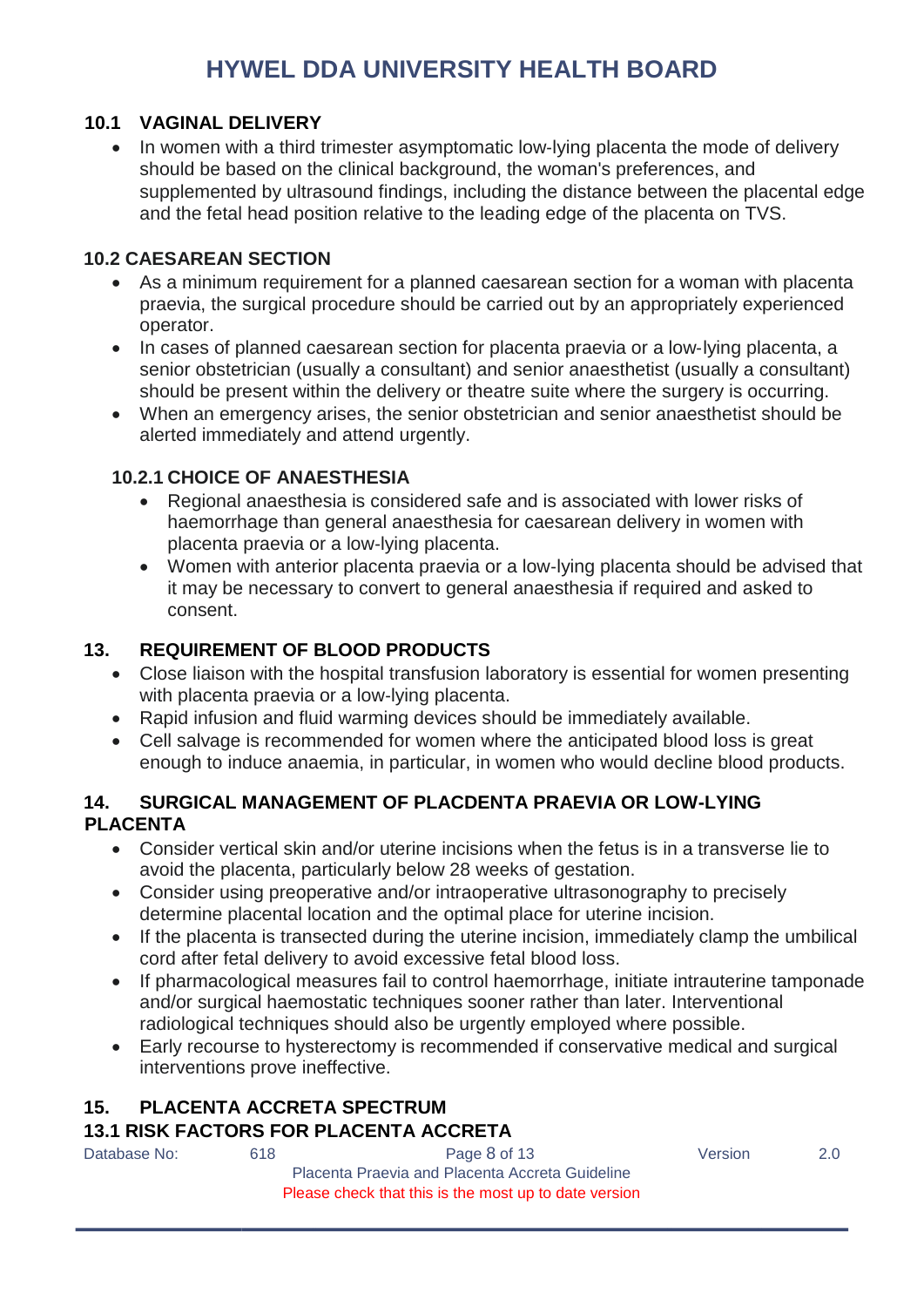- The major risk factors for placenta accreta spectrum are history of accreta in a previous pregnancy
- Previous caesarean delivery and other uterine surgery, including repeated endometrial curettage. This risk rises as the number of prior caesarean sections increases.
- Women requesting elective caesarean delivery for non‐medical indications should be informed of the risk of placenta accreta spectrum and its consequences for subsequent pregnancies.

#### **13.2 ANTENATAL DIAGNOSIS OF PLACENTA ACCRETA SPECRTUM**

- This is crucial in planning its management and has been shown to reduce maternal morbidity and mortality.
- Previous caesarean delivery and the presence of an anterior low‐lying placenta or placenta praevia should alert the antenatal care team of the higher risk of placenta accreta spectrum.

#### **13.3 THE ROLE OF ULTRASOUND IN DIAGNOSIS OF PLACENTA ACCRETA SPECRTUM**

- Ultrasound imaging is highly accurate when performed by a skilled operator with experience in diagnosing placenta accreta spectrum.
- Refer women with any ultrasound features suggestive of placenta accreta spectrum to a specialist unit with imaging expertise.
- Women with a history of previous caesarean section seen to have an anterior low-lying placenta or placenta praevia at the routine fetal anomaly scan should be specifically screened for placenta accreta spectrum.

#### **13.3.1 THE ROLE OF MRI IN DIAGNOSIS OF PLACENTA ACCRETA SPECRTUM**

- Clinicians should be aware that the diagnostic value of MRI and ultrasound imaging in detecting placenta accreta spectrum is similar when performed by experts.
- MRI may be used to complement ultrasound imaging to assess the depth of invasion and lateral extension of myometrial invasion, especially with posterior placentation and/or in women with ultrasound signs suggesting parametrial invasion

#### <span id="page-8-0"></span>**16. PLACE OF DELIVERY**

- Women diagnosed with placenta accreta spectrum should be cared for by a multidisciplinary team in a specialist centre with expertise in diagnosing and managing invasive placentation.
- Delivery for women diagnosed with placenta accreta spectrum should take place in a specialist centre with logistic support for immediate access to blood products, adult intensive care unit and neonatal intensive care unit by a multidisciplinary team with expertise in complex pelvic surgery.

#### **14.1 TIMING AND PLANNING OF DELIVERY**

• In the absence of risk factors for preterm delivery in women with placenta accreta spectrum, planned delivery at  $35^{+0}$  to  $36^{+6}$  weeks of gestation provides the best balance between fetal maturity and the risk of unscheduled delivery.

| Database No: | 618                                                   | Page 9 of 13                                    | Version | $2.0^{\circ}$ |
|--------------|-------------------------------------------------------|-------------------------------------------------|---------|---------------|
|              |                                                       | Placenta Praevia and Placenta Accreta Guideline |         |               |
|              | Please check that this is the most up to date version |                                                 |         |               |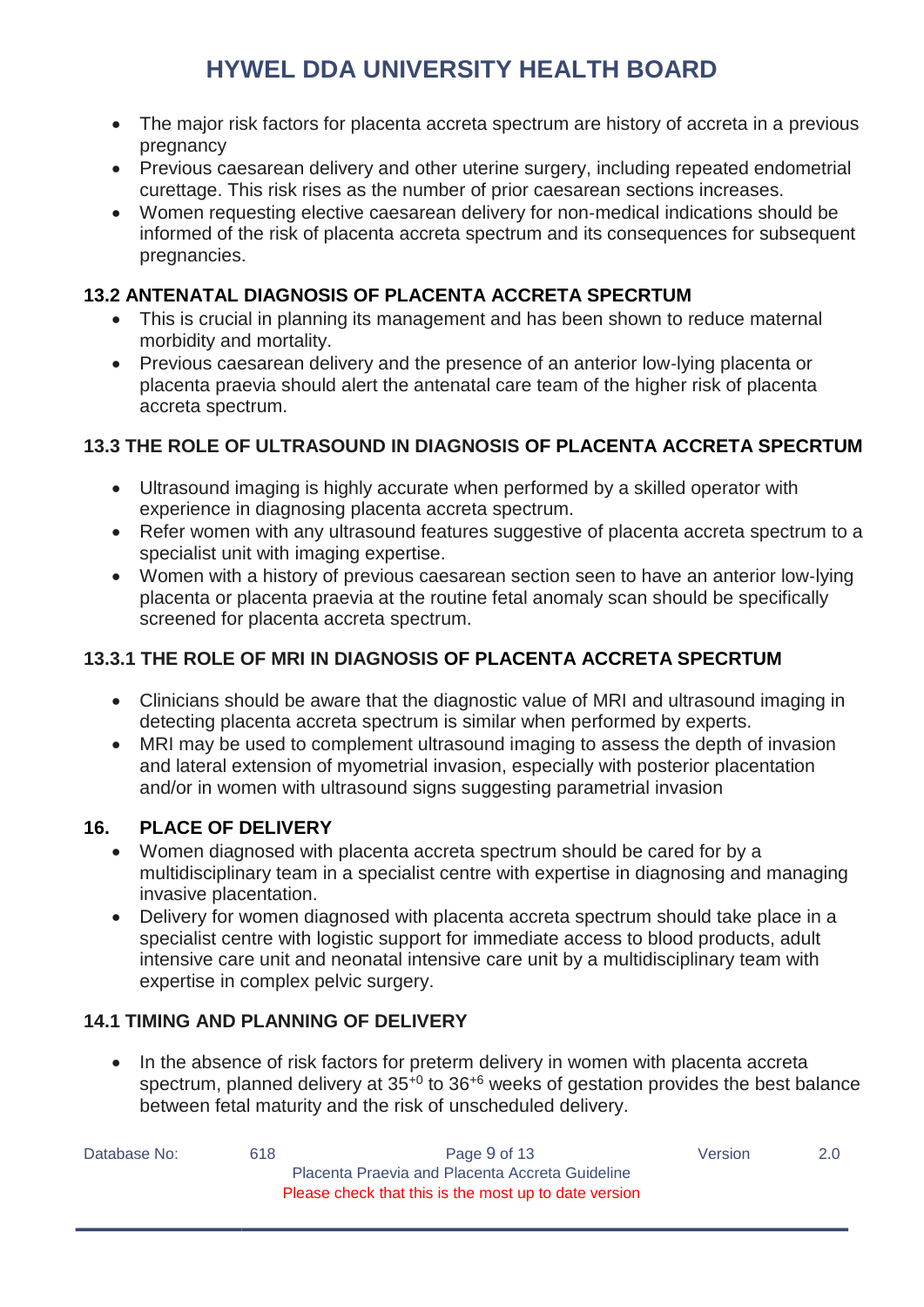- Once the diagnosis of placenta accreta spectrum is made, a contingency plan for emergency delivery should be developed in partnership with the woman, including the use of an institutional protocol for the management of maternal haemorrhage.
- The elective delivery of women with placenta accreta spectrum should be managed by a multidisciplinary team, which should include senior anaesthetists, obstetricians and gynaecologists with appropriate experience in managing the condition and other surgical specialties if indicated. In an emergency, the most senior clinicians available should be involved.

#### **14.1.1 CONSENTING PATIENT WITH PLACENTA ACCRETA**

- Any woman giving consent for caesarean section should understand the risks associated with caesarean section in general, and the specific risks of placenta accreta spectrum in terms of massive obstetric haemorrhage, increased risk of lower urinary tract damage, the need for blood transfusion and the risk of hysterectomy.
- Additional possible interventions in the case of massive haemorrhage should also be discussed, including cell salvage and interventional radiology where available**.**

#### **14.1.2 TYPE OF ANAESTHESIA**

- The choice of anaesthetic technique for caesarean section for women with placenta accreta spectrum should be made by the anaesthetist conducting the procedure in consultation with the woman prior to surgery.
- The woman should be informed that the surgical procedure can be performed safely with regional anaesthesia but should be advised that it may be necessary to convert to general anaesthesia if required and asked to consent to this.

#### <span id="page-9-0"></span>**17. SURGICAL APPROACHES FOR PLACENTA ACCRETA**

- Caesarean section hysterectomy with the placenta left in situ is preferable to attempting to separate it from the uterine wall.
- When the extent of the placenta accreta is limited in depth and surface area, and the entire placental implantation area is accessible and visualised (i.e. completely anterior, fundal or posterior without deep pelvic invasion), uterus preserving surgery may be appropriate, including partial myometrial resection.
- Uterus preserving surgical techniques should only be attempted by surgeons working in teams with appropriate expertise to manage such cases and after appropriate counselling regarding risks and with informed consent.
- There are currently insufficient data to recommend the routine use of ureteric stents in placenta accreta spectrum. The use of stents may have a role when the urinary bladder is invaded by placental tissue.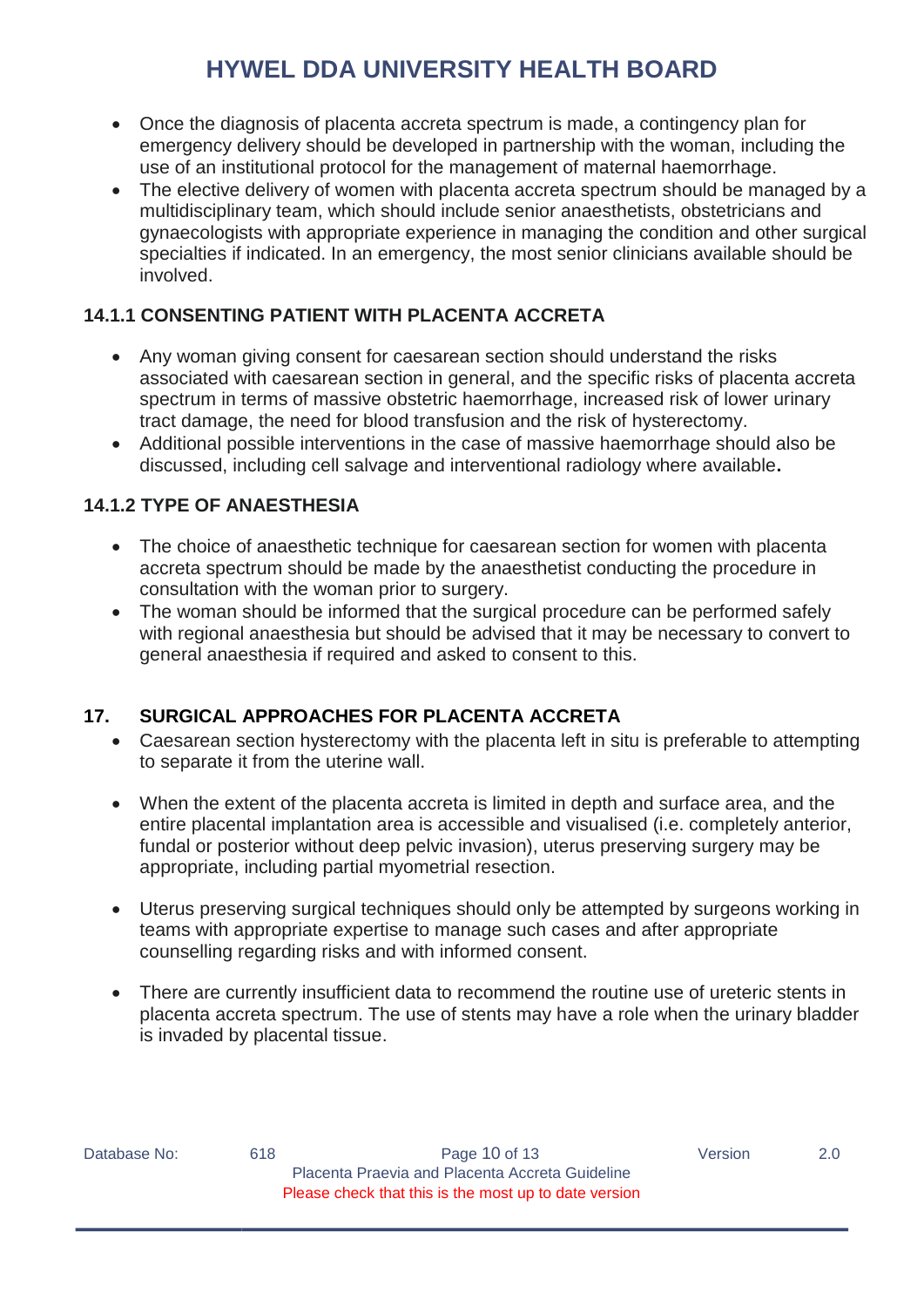#### <span id="page-10-0"></span>**15.1 SURGICAL APPROACHES FOR PLACENTA PERCRETA**

• There is limited evidence to support uterus preserving surgery in placenta percreta and women should be informed of the high risk of peripartum and secondary complications, including the need for secondary hysterectomy.

#### **15.2 EXPECTANT MANAGEMENT**

- Elective peripartum hysterectomy may be unacceptable to women desiring uterine preservation or considered inappropriate by the surgical team. In such cases, leaving the placenta in situ should be considered.
- When the placenta is left in situ, local arrangements need to be made to ensure regular review, ultrasound examination and access to emergency care should the woman experience complications, such as bleeding or infection.
- Methotrexate adjuvant therapy should not be used for expectant management as it is of unproven benefit and has significant adverse effects.

#### **15.3 INTERVENTIONAL RADIOLOGY**

- Larger studies are necessary to determine the safety and efficacy of interventional radiology before this technique can be advised in the routine management of placenta accreta spectrum.
- Women diagnosed with placenta accreta spectrum who decline donor blood transfusion should be cared for in a unit with an interventional radiology service**.**

#### <span id="page-10-1"></span>**18. MANAGEMENT OF UNDIAGNOSED PLACENTA ACCRETA AT DELIVERY**

- If at the time of an elective repeat caesarean section, where both mother and baby are stable, it is immediately apparent that placenta percreta is present on opening the abdomen, the caesarean section should be delayed until the appropriate staff and resources have been assembled and adequate blood products are available. This may involve closure of the maternal abdomen and urgent transfer to a specialist unit for delivery.
- In case of unsuspected placenta accreta spectrum diagnosed after the birth of the baby, the placenta should be left in situ and an emergency hysterectomy performed.

#### <span id="page-10-2"></span>**19. DOCUMENTATION**

- All documentation and risk assessments must be recorded and filed in the All Wales Maternity Handheld Record, Labour and Delivery Record and ancillary Health Board documentation.
- Maternal consent is to be clearly recorded on the relevant Health Board Consent Form
- HDU chart to be used for all major APHs
- MEOWS to be completed for all women diagnosed with an APH, PPH

| Database No: | 618 | Page 11 of 13                                         | Version | 2.0 <sub>2</sub> |
|--------------|-----|-------------------------------------------------------|---------|------------------|
|              |     | Placenta Praevia and Placenta Accreta Guideline       |         |                  |
|              |     | Please check that this is the most up to date version |         |                  |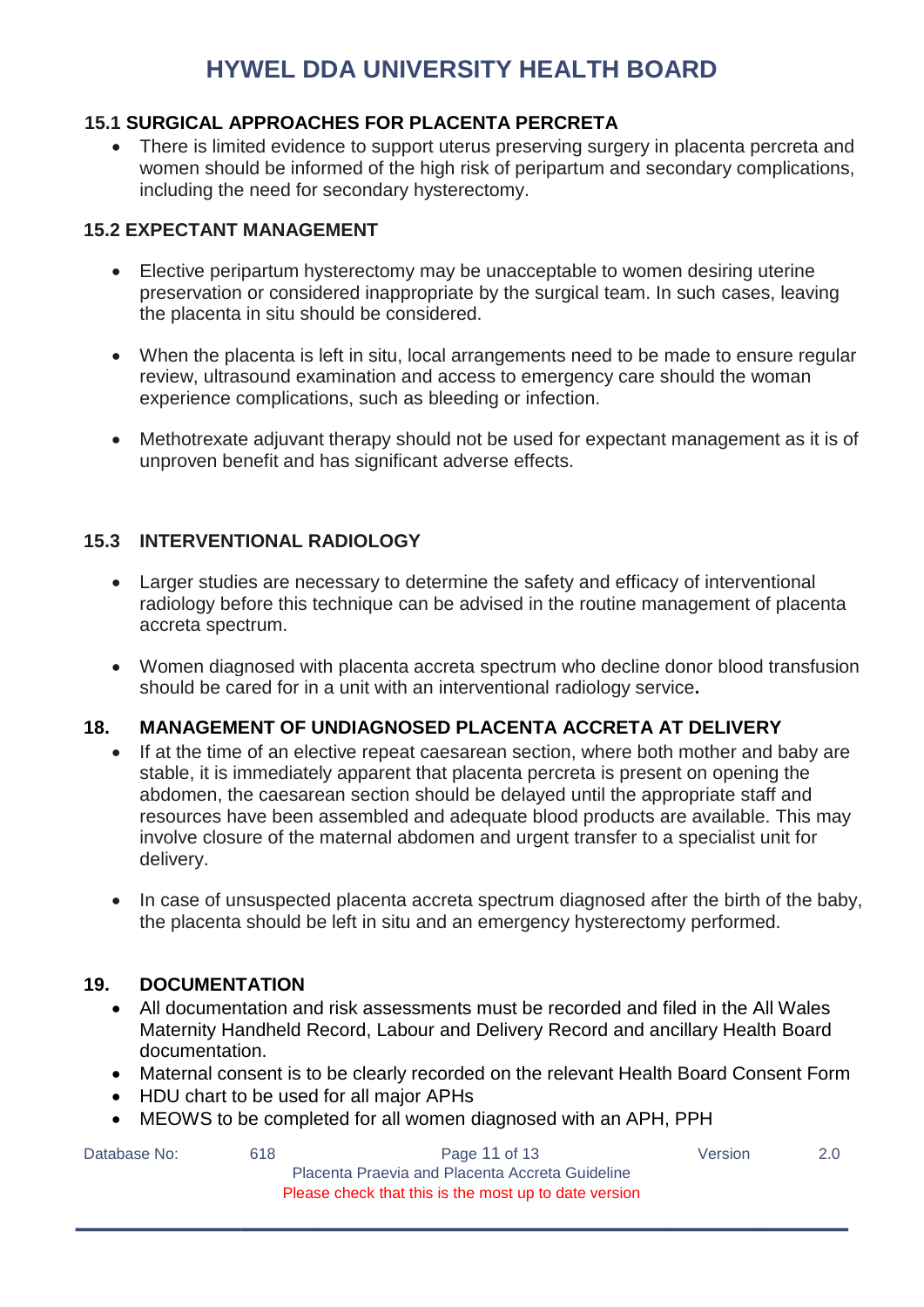Care plans are to be inputted onto Welsh PAS for women with risk factors for placenta praevia or low-lying placenta.

#### <span id="page-11-0"></span>**20. COMMUNICATION**

- All pregnant women diagnosed with placenta praevia/ low-lying placenta should be provided with accurate and accessible information about the risks associated with the condition.
- Maternal wishes and concerns should be discussed and documented**.**

#### <span id="page-11-1"></span>**21. AUDITABLE STANDARDS**

- Number of women diagnosed with placenta praevia, low-lying placenta, placenta accrete, placenta percreta
- Previous history of PAS, anterior placenta, previous caesarean section
- The number of women with on-going blood loss>1500mls
- The number of women having a hysterectomy
- All major obstetric haemorrhages >1500mls will be Datix reported.
- Monitoring of all major obstetric haemorrhages will be monitored through the Maternity Dashboard and Datix incident reporting system
- Perinatal outcome of cases with a diagnosis of placenta praevia, low-lying placenta
- Percentage of women with postnatal follow-up documented.

#### <span id="page-11-2"></span>**22. REFERENCES**

<https://www.rcog.org.uk/en/guidelines-research-services/guidelines/gtg27a/>